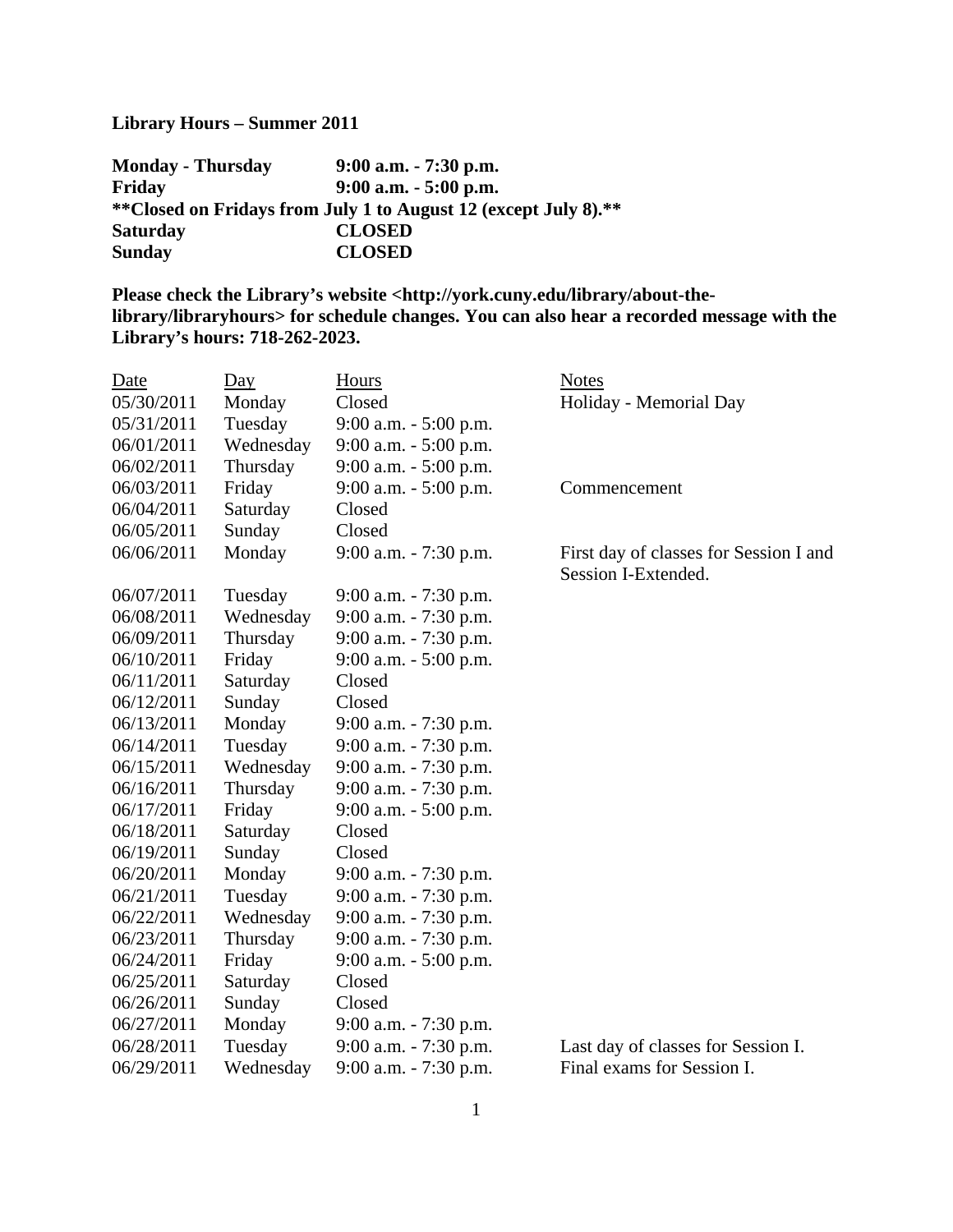| 06/30/2011 | Thursday  | $9:00$ a.m. $-7:30$ p.m. |                                      |
|------------|-----------|--------------------------|--------------------------------------|
| 07/01/2011 | Friday    | Closed                   |                                      |
| 07/02/2011 | Saturday  | Closed                   |                                      |
| 07/03/2011 | Sunday    | Closed                   |                                      |
| 07/04/2011 | Monday    | Closed                   | Holiday. College is closed.          |
| 07/05/2011 | Tuesday   | 9:00 a.m. - 7:30 p.m.    | First day of classes for Session II. |
| 07/06/2011 | Wednesday | 9:00 a.m. - 7:30 p.m.    |                                      |
| 07/07/2011 | Thursday  | 9:00 a.m. - 7:30 p.m.    |                                      |
| 07/08/2011 | Friday    | $9:00$ a.m. $-5:00$ p.m. |                                      |
| 07/09/2011 | Saturday  | Closed                   |                                      |
| 07/10/2011 | Sunday    | Closed                   |                                      |
| 07/11/2011 | Monday    | 9:00 a.m. - 7:30 p.m.    |                                      |
| 07/12/2011 | Tuesday   | 9:00 a.m. - 7:30 p.m.    |                                      |
| 07/13/2011 | Wednesday | 9:00 a.m. - 7:30 p.m.    |                                      |
| 07/14/2011 | Thursday  | $9:00$ a.m. $-7:30$ p.m. |                                      |
| 07/15/2011 | Friday    | Closed                   |                                      |
| 07/16/2011 | Saturday  | Closed                   |                                      |
| 07/17/2011 | Sunday    | Closed                   |                                      |
| 07/18/2011 | Monday    | 9:00 a.m. - 7:30 p.m.    |                                      |
| 07/19/2011 | Tuesday   | 9:00 a.m. - 7:30 p.m.    |                                      |
| 07/20/2011 | Wednesday | 9:00 a.m. - 7:30 p.m.    |                                      |
| 07/21/2011 | Thursday  | 9:00 a.m. - 7:30 p.m.    |                                      |
| 07/22/2011 | Friday    | Closed                   |                                      |
| 07/23/2011 | Saturday  | Closed                   |                                      |
| 07/24/2011 | Sunday    | Closed                   |                                      |
| 07/25/2011 | Monday    | 9:00 a.m. - 7:30 p.m.    | Last day of classes for Session I-   |
|            |           |                          | Extended.                            |
| 07/26/2011 | Tuesday   | $9:00$ a.m. $-7:30$ p.m. | Final exams for Session I-Extended   |
| 07/27/2011 | Wednesday | $9:00$ a.m. $-7:30$ p.m. | Last day of classes for Session II.  |
| 07/28/2011 | Thursday  | 9:00 a.m. - 7:30 p.m.    | Final exams for Session II.          |
| 07/29/2011 | Friday    | Closed                   |                                      |
| 07/30/2011 | Saturday  | Closed                   |                                      |
| 07/31/2011 | Sunday    | Closed                   |                                      |
| 08/01/2011 | Monday    | $9:00$ a.m. $-5:00$ p.m. |                                      |
| 08/02/2011 | Tuesday   | $9:00$ a.m. $-5:00$ p.m. |                                      |
| 08/03/2011 | Wednesday | $9:00$ a.m. $-5:00$ p.m. |                                      |
| 08/04/2011 | Thursday  | 9:00 a.m. - 5:00 p.m.    |                                      |
| 08/05/2011 | Friday    | Closed                   |                                      |
| 08/06/2011 | Saturday  | Closed                   |                                      |
| 08/07/2011 | Sunday    | Closed                   |                                      |
| 08/08/2011 | Monday    | 9:00 a.m. - 5:00 p.m.    |                                      |
| 08/09/2011 | Tuesday   | $9:00$ a.m. $-5:00$ p.m. |                                      |
| 08/10/2011 | Wednesday | $9:00$ a.m. $-5:00$ p.m. |                                      |
| 08/11/2011 | Thursday  | 9:00 a.m. - 5:00 p.m.    |                                      |
| 08/12/2011 | Friday    | Closed                   |                                      |